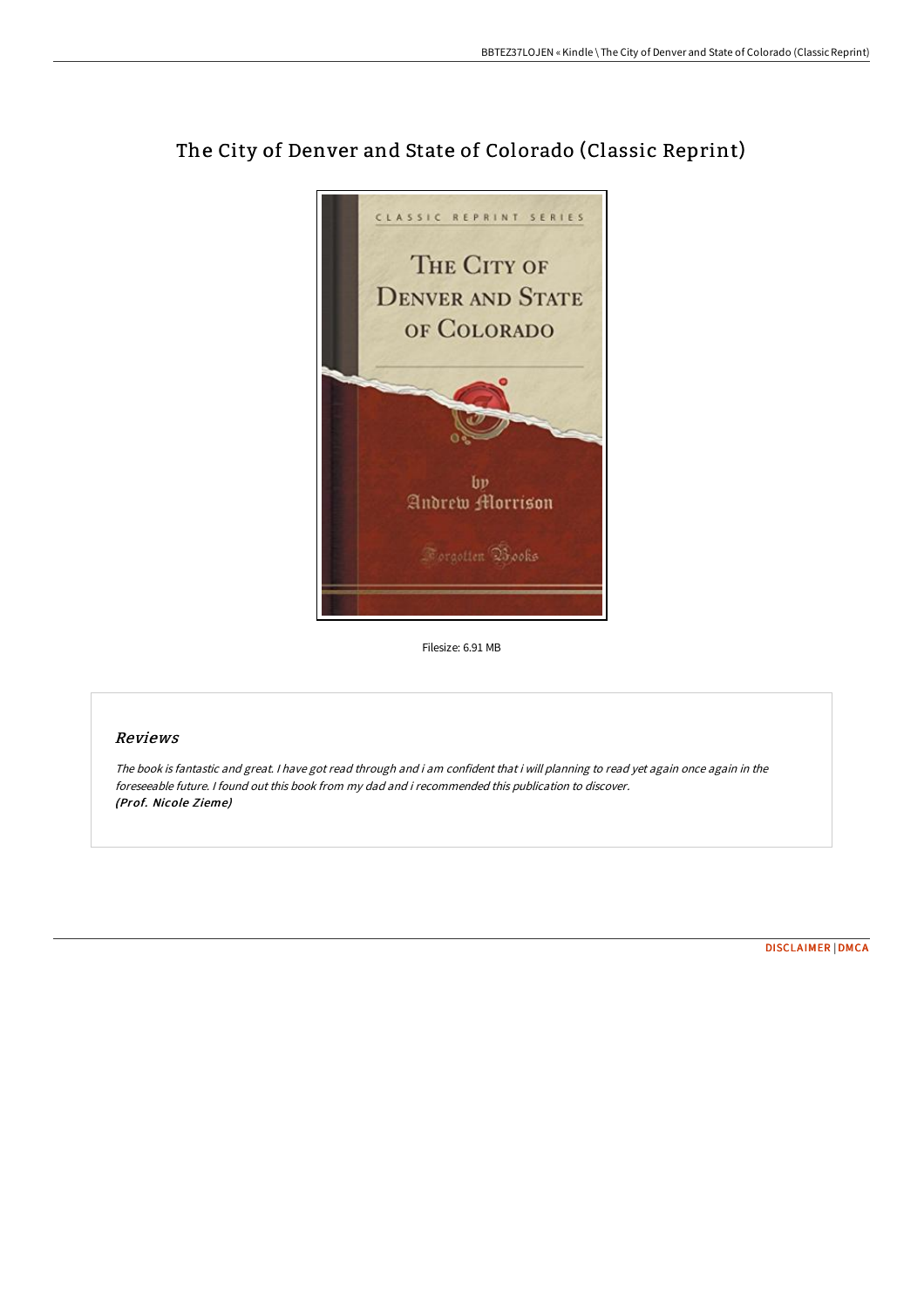## THE CITY OF DENVER AND STATE OF COLORADO (CLASSIC REPRINT)



To get The City of Denver and State of Colorado (Classic Reprint) PDF, you should follow the button below and download the file or get access to other information which are highly relevant to THE CITY OF DENVER AND STATE OF COLORADO (CLASSIC REPRINT) book.

Forgotten Books, United States, 2015. Paperback. Book Condition: New. 229 x 152 mm. Language: English . Brand New Book \*\*\*\*\* Print on Demand \*\*\*\*\*.Excerpt from The City of Denver and State of Colorado Sales of \$127,750,000 in 1888 represent one fraction of her commerce; a manufactured product of \$30,333,000, another. Transfers of real estate during 1888 involved sums apiroximating \$42, 000, 000, and the loans made therefor, \$20, 000, 000. The 1, 827 buildings erected in 1888 cost \$6,000,000. These figures, too, will be very much exceeded by those of 1889. Fortunes have been lavished upon architecture and improvements by the successful mine owners and business men of the city, and Denver, beautified with shade trees and adorned with stately structures - new, bright, clean and modern; with the lofty peaks of the great range in full view, and the most magnificent prospect in the land spread out before her; at an elevation, a mile above sea level, where the climatic conditions are conducive in the highest degree to health and longevity, is one of the most attractive cities of the country and one of the most delightful to live in. The prosperity of Denver is based upon Colorado s wealth of resource, a foundation sure as these everlasting hills, from which have been taken, of gold and silver alone, during the last thirty years, the value of \$290,000,000; of lead, \$37,365,000, and of copper, \$6,745,000. The local consumption of coal is entirely supplied from Colorado measures which have 40, 000 square miles area, and from her own petroleum fields the State spares enough for her neighbors; these, with immeasurable ledges of iron and building stone, and uareckonable water powers, foretoken industrial prestige greater, in time, than Pennsylvania s. Already renowned as a sanitarium; with a population doubling every decade,...

画 Read The City of Denver and State of [Colorado](http://techno-pub.tech/the-city-of-denver-and-state-of-colorado-classic.html) (Classic Reprint) Online  $\overline{\mathbf{P}^{\text{RF}}}$ [Download](http://techno-pub.tech/the-city-of-denver-and-state-of-colorado-classic.html) PDF The City of Denver and State of Colorado (Classic Reprint)